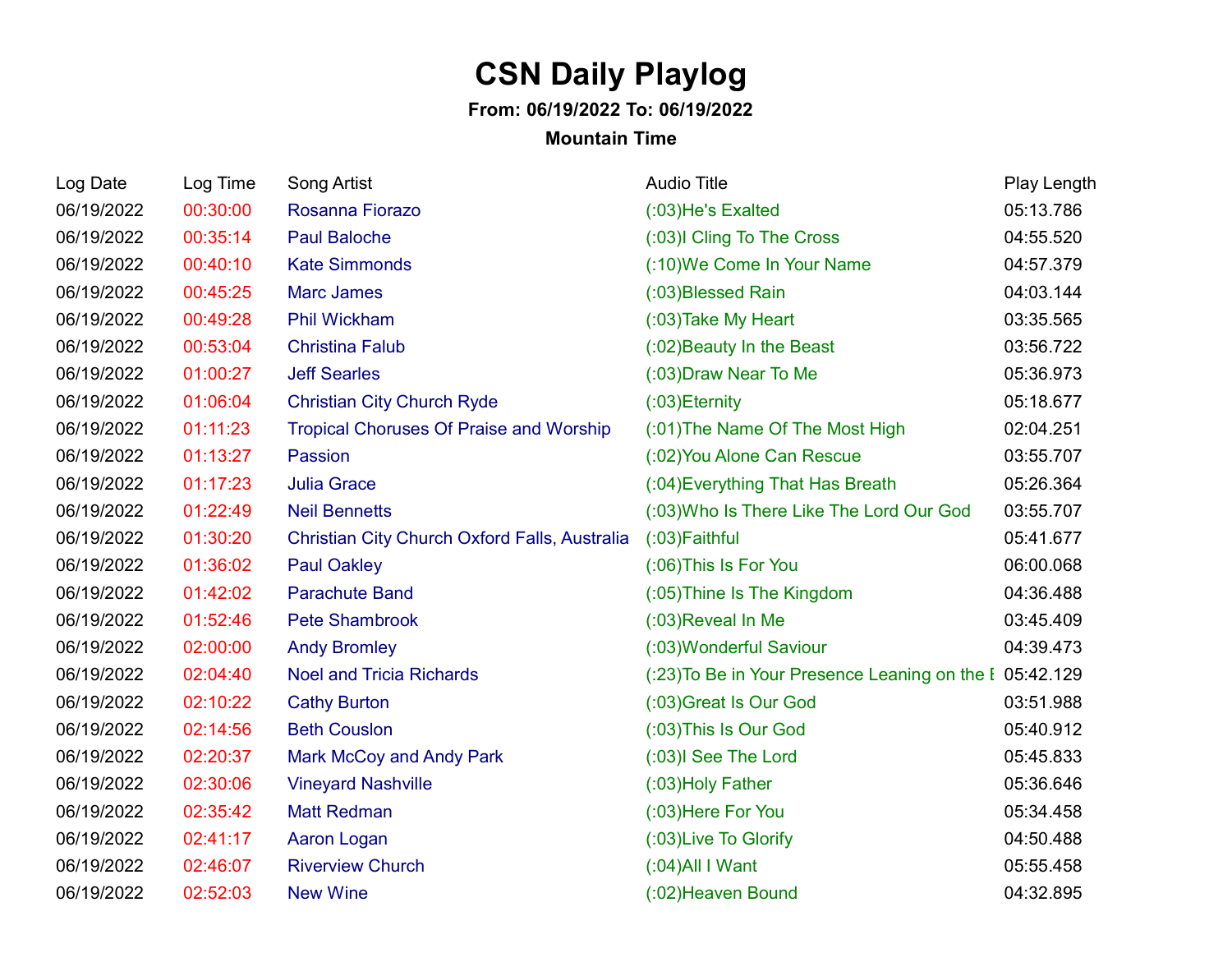| 06/19/2022 | 03:00:30 | <b>Planetshakers</b>                                                     | (:03) Now And Forever                                  | 05:47.615 |
|------------|----------|--------------------------------------------------------------------------|--------------------------------------------------------|-----------|
| 06/19/2022 | 03:06:18 | <b>Aaron Keyes</b>                                                       | (:03) In The Name of God                               | 05:46.599 |
| 06/19/2022 | 03:12:04 | <b>Rex Allchurch</b>                                                     | (:04) To Love The Lost                                 | 03:38.972 |
| 06/19/2022 | 03:15:43 | <b>Kim McMechan</b>                                                      | (:04) Into Your Presence                               | 05:09.207 |
| 06/19/2022 | 03:20:53 | <b>Brooke Fraser Ligertwood</b>                                          | $(0.05)$ Hosanna                                       | 05:50.443 |
| 06/19/2022 | 03:30:28 | <b>Vineyard Inland</b>                                                   | $(0.03)$ All I Need                                    | 05:46.708 |
| 06/19/2022 | 03:36:15 | <b>Taylor Carpenter</b>                                                  | (:03) Love Covers All                                  | 03:41.581 |
| 06/19/2022 | 03:39:56 | <b>New Life Church</b>                                                   | (:02) This Is Our God                                  | 05:35.990 |
| 06/19/2022 | 03:45:32 | <b>Freddy Rodriguez</b>                                                  | (:00) No Other Name                                    | 02:23.960 |
| 06/19/2022 | 03:47:53 | Victory Christian Center Of Bendigo, Australi: (:17) Live For You        |                                                        | 05:28.114 |
| 06/19/2022 | 03:53:21 | Form                                                                     | (:03) Bow My Knee                                      | 03:15.112 |
| 06/19/2022 | 04:00:14 | <b>Jeffrey B Scott</b>                                                   | (:03) Cry For Mercy                                    | 05:50.880 |
| 06/19/2022 | 04:06:05 | <b>Dave Morrow Band</b>                                                  | $(03)$ Refuge                                          | 05:50.880 |
| 06/19/2022 | 04:11:55 | <b>Annie Herring</b>                                                     | (:06)O Morning Come                                    | 04:30.379 |
| 06/19/2022 | 04:16:26 | <b>Planetshakers</b>                                                     | (:03) Your Glory                                       | 05:54.568 |
| 06/19/2022 | 04:22:20 | Whiteharvest                                                             | (:03)Crucified                                         | 04:37.051 |
| 06/19/2022 | 04:30:18 | Dave Morrow Band and Calvary Chapel Lake (:03)Holy God                   |                                                        | 05:42.552 |
| 06/19/2022 | 04:36:01 | <b>Lamont Hiebert</b>                                                    | (:00)Sing For Joy                                      | 04:46.114 |
| 06/19/2022 | 04:40:47 | <b>Darlene Zschech</b>                                                   | (:02) Shadow Of Your Wings                             | 05:37.973 |
| 06/19/2022 | 04:46:25 | <b>Cathy Burton</b>                                                      | $(03)$ Saved                                           | 03:51.753 |
| 06/19/2022 | 04:50:17 | <b>Alwyn Wall</b>                                                        | (:03) Jesus Said                                       | 06:03.896 |
| 06/19/2022 | 10:00:31 | <b>Surf City Christian Church</b>                                        | (:03) Wounded For Me                                   | 05:30.192 |
| 06/19/2022 | 10:06:01 | Jamie Hill                                                               | (:03) Lord I Receive Your Love                         | 05:42.130 |
| 06/19/2022 | 10:11:43 | Victory Christian Center Of Bendigo, Australia (:04) Now and Forevermore |                                                        | 05:30.958 |
| 06/19/2022 | 10:17:41 | <b>Chris Tomlin</b>                                                      | $(07)$ All To Us                                       | 06:00.708 |
| 06/19/2022 | 10:23:42 | <b>Lakeview Christian Center</b>                                         | (:03)God Of Miracles                                   | 05:31.505 |
| 06/19/2022 | 10:29:13 | Vineyard (Minneapolis, MN)                                               | (:04) If You Say Go                                    | 05:27.020 |
| 06/19/2022 | 10:42:46 | <b>Andy Bromley</b>                                                      | (:04) My Troubled Soul (Praise The Mighty Na 04:50.270 |           |
| 06/19/2022 | 10:47:36 | <b>Joel Engle</b>                                                        | (:00) Shadow Of Your Cross                             | 03:18.924 |
| 06/19/2022 | 10:51:09 | <b>Brian Doerksen</b>                                                    | (:10) Faithful One                                     | 06:30.240 |
| 06/19/2022 | 10:57:39 | <b>Christian City Church Oxford Falls</b>                                | (:03)I Will Magnify You                                | 05:36.068 |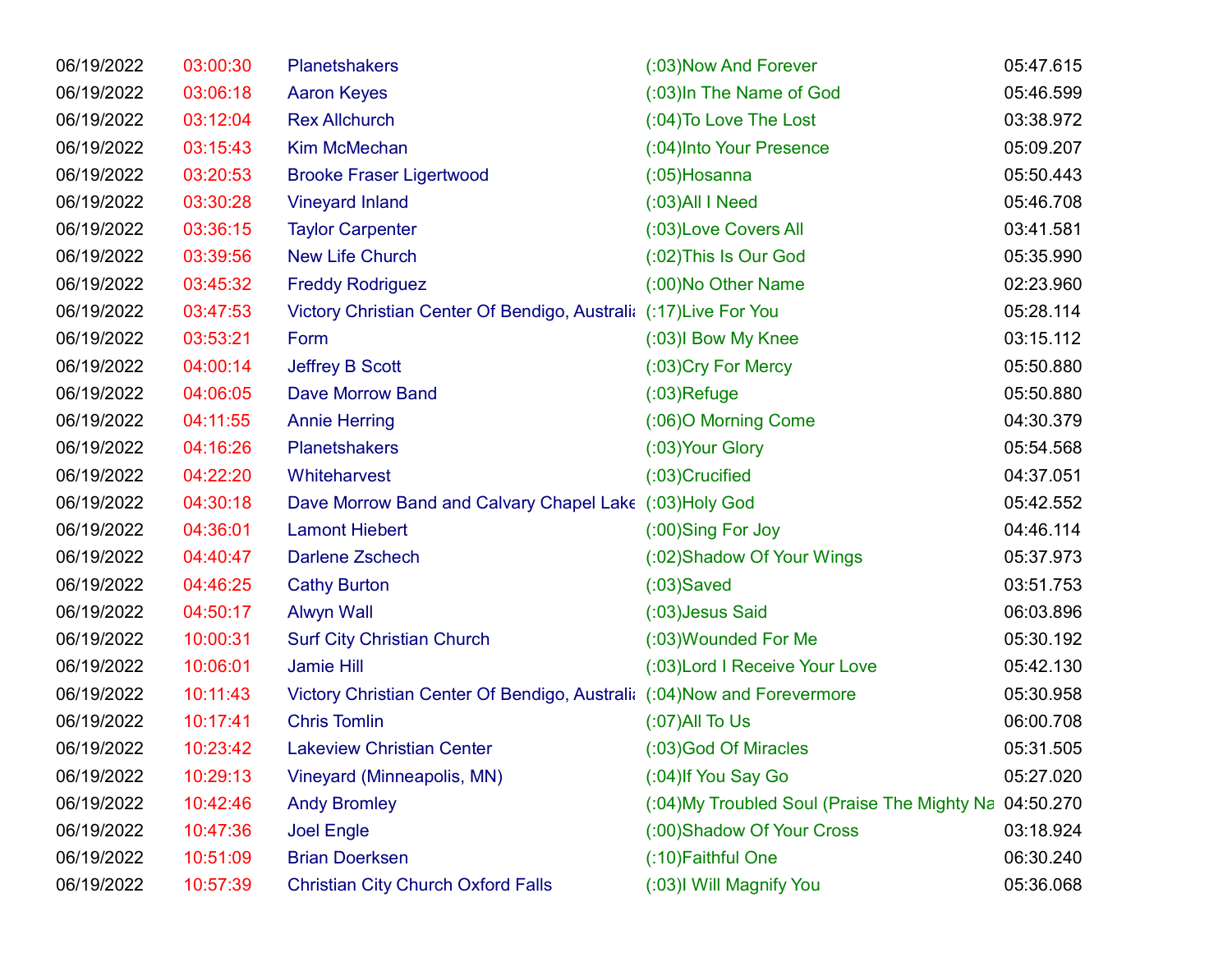| 06/19/2022 | 11:03:39 | Vineyard                                                             | (:01) Just Like You Promised                 | 03:00.603 |
|------------|----------|----------------------------------------------------------------------|----------------------------------------------|-----------|
| 06/19/2022 | 11:06:39 | <b>Vineyard Winnipeg Centre</b>                                      | $(03)$ Soul                                  | 06:11.334 |
| 06/19/2022 | 11:12:51 | <b>Dave Morrow Band</b>                                              | (:04) Scarlet River                          | 05:36.864 |
| 06/19/2022 | 11:18:44 | <b>Christian City Church Youth</b>                                   | (:36) Thank You                              | 04:09.816 |
| 06/19/2022 | 11:22:53 | <b>Vineyard UK</b>                                                   | (:05) Adore Him (Featuring Samuel Lane)      | 05:52.489 |
| 06/19/2022 | 11:28:46 | The Kry                                                              | (:03) Glorious                               | 06:02.740 |
| 06/19/2022 | 11:36:11 | Victory Christian Center Of Bendigo, Australi: (:04) There's A Place |                                              | 04:37.614 |
| 06/19/2022 | 11:41:31 | <b>Robert Critchley</b>                                              | (:04) My Troubled Soul (Praise The Mighty Na | 05:51.427 |
| 06/19/2022 | 11:47:22 | The King's Centre (Aldershot, UK)                                    | (:03) Will Come To The Waters (All)          | 04:17.020 |
| 06/19/2022 | 11:51:39 | Lisa Wickham                                                         | (:02) There's No Greater Love                | 04:41.863 |
| 06/19/2022 | 15:00:04 | The Way                                                              | (:03) Days Of Noah                           | 03:46.878 |
| 06/19/2022 | 15:03:51 | Worthy                                                               | (:04) Worthy/Let All I Do                    | 05:58.412 |
| 06/19/2022 | 15:09:50 | <b>Christian City Church Camberwell</b>                              | (:48) In Your City                           | 05:31.739 |
| 06/19/2022 | 15:15:27 | <b>Abottsford Christian Fellowship</b>                               | (:05) Let Your Glory Fall Upon Us            | 05:43.552 |
| 06/19/2022 | 15:21:10 | <b>Casey Corum</b>                                                   | (:03) How I Love Your Ways                   | 05:48.020 |
| 06/19/2022 | 15:30:06 | <b>CFNI (Christ For The Nations Institute)</b>                       | (:03) Faithful God                           | 04:31.347 |
| 06/19/2022 | 15:34:37 | Vineyard                                                             | (:03) All The Earth Shall Worship            | 04:15.410 |
| 06/19/2022 | 15:39:10 | <b>Tim Hughes</b>                                                    | (:03) At Your Name (Forever)                 | 06:11.553 |
| 06/19/2022 | 15:45:22 | <b>Rob Mehl</b>                                                      | (:04) You Are There                          | 04:47.222 |
| 06/19/2022 | 15:50:09 | <b>Planetshakers</b>                                                 | $(0.04)$ Burn                                | 06:21.819 |
| 06/19/2022 | 18:30:00 | <b>Tommy Walker</b>                                                  | (:03) Thank You For Loving Me                | 05:46.833 |
| 06/19/2022 | 18:35:47 | <b>Suncoast Christian Outreach Centre</b>                            | $(03)1000$ Hallelujahs                       | 05:54.474 |
| 06/19/2022 | 18:42:14 | <b>Christian City Church Ryde</b>                                    | (:01) Into Your Presence                     | 06:02.349 |
| 06/19/2022 | 18:48:16 | <b>Kutless</b>                                                       | (:06)God Of Wonders                          | 02:57.956 |
| 06/19/2022 | 18:51:14 | <b>Lindell Cooley</b>                                                | (:03) Healing In Your Glory                  | 05:45.973 |
| 06/19/2022 | 19:49:39 | <b>CC Lake Elsinore, CA</b>                                          | (:02) Glory And Honor                        | 04:27.973 |
| 06/19/2022 | 19:54:07 | Johnny Mullen & Linda Ryan                                           | (:02) Just Want To Worship                   | 02:53.752 |
| 06/19/2022 | 21:30:00 | Youth Alive WA                                                       | (:03) Spirit Of The Lord                     | 05:35.692 |
| 06/19/2022 | 21:35:35 | Jami Smith                                                           | (:13) Come Ye Sinners                        | 06:27.302 |
| 06/19/2022 | 21:42:37 | <b>Christian City Church Bridgeman Downs</b>                         | (:03)King Of All Time                        | 05:30.739 |
| 06/19/2022 | 21:48:07 | <b>Michael Frye</b>                                                  | (:03) My One And Only                        | 05:36.005 |